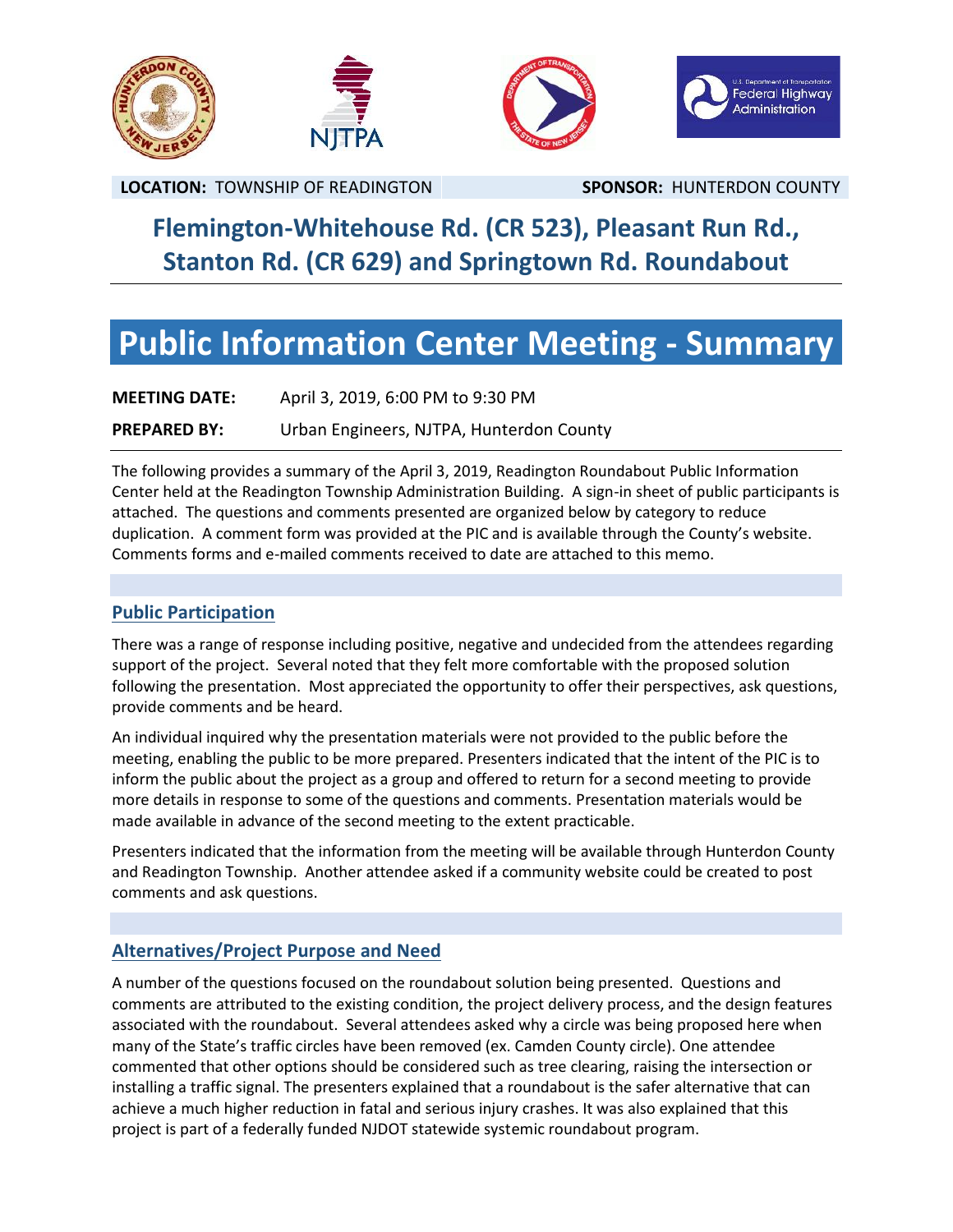

## **Flemington-Whitehouse Rd. (CR 523), Pleasant Run Rd., Stanton Rd. (CR 629) and Springtown Rd. Roundabout**

### *Existing Condition*

There was a significant focus on vehicle speeds and accidents. One factor that most, if not all, observed is that vehicle speed is a long standing problem. Most attendees acknowledged that efforts were made previously to address the speeding concern, including advanced warning signs and enforcement but that it remains an issue. Many identified previous police enforcement, County and Township coordination. The Township Mayor interjected that the accidents did not reduce from the Township and County's efforts regarding speed control. The attendees asked for more information to be provided by the Township and requested the Police Chief attend the second meeting to discuss speeding and crashes since the installation of the advanced warning signs. One attendee asked if the signs could be moved further back to further increase advanced warning.

There was a range of comments regarding accidents, including the numbers, the severity, and the types. Most recognized the location as a significant safety concern or "very dangerous"; some avoiding the location as a route choice. One questioned that the number of accidents "seemed low" when compared to the total number of vehicles passing through the location, questioning the premise; others offered that the accidents were severe; some indicated they were in accidents where a moment of time could have changed the circumstances. One attendee commented that the improvements made to the intersection 25 years ago "were obsolete when they were created" and that the prior condition was better before those improvements were made.

Sight distance from both approaches of CR 523 was mentioned as a main safety issue for the intersection in the existing condition and for any proposed improvement. Truck and bus traffic was noted as a significant challenge. Several commented that there is a significant number of trucks and buses traveling along CR 523. Others suggested that truck and traffic is a significant contributing factor to the safety concern. Several asked if trucks could be prohibited along CR 523.

Most acknowledged that the location provides a significant challenge because of the valley condition and surrounding constraints (personal property, streams, culverts, walls and wetlands).

Weather, specifically snow or ice conditions were a concern. A comment was made that trucks may not be able to yield or stop in bad weather with the proposed roundabout.

Regarding non-vehicle use, pedestrians are not typical but bikes operate within the intersection occasionally.

### *Project Delivery Process*

Several comments were made regarding the decision to advance a roundabout solution at the location and the appropriateness of the choice. Attendees asked if this was the only alternative studied, and questioned the roundabout safety statistics verses stop signs or signalization.

The initial discussion focused on the NJTPA safety program authorized in partnership with NJDOT and FHWA to fund the design and construction of roundabouts at locations that present systemic problems associated with challenging intersections. When more details were requested from attendees, the Project Team (Hunterdon County, NJTPA, and Urban Engineers) explained that various alternative types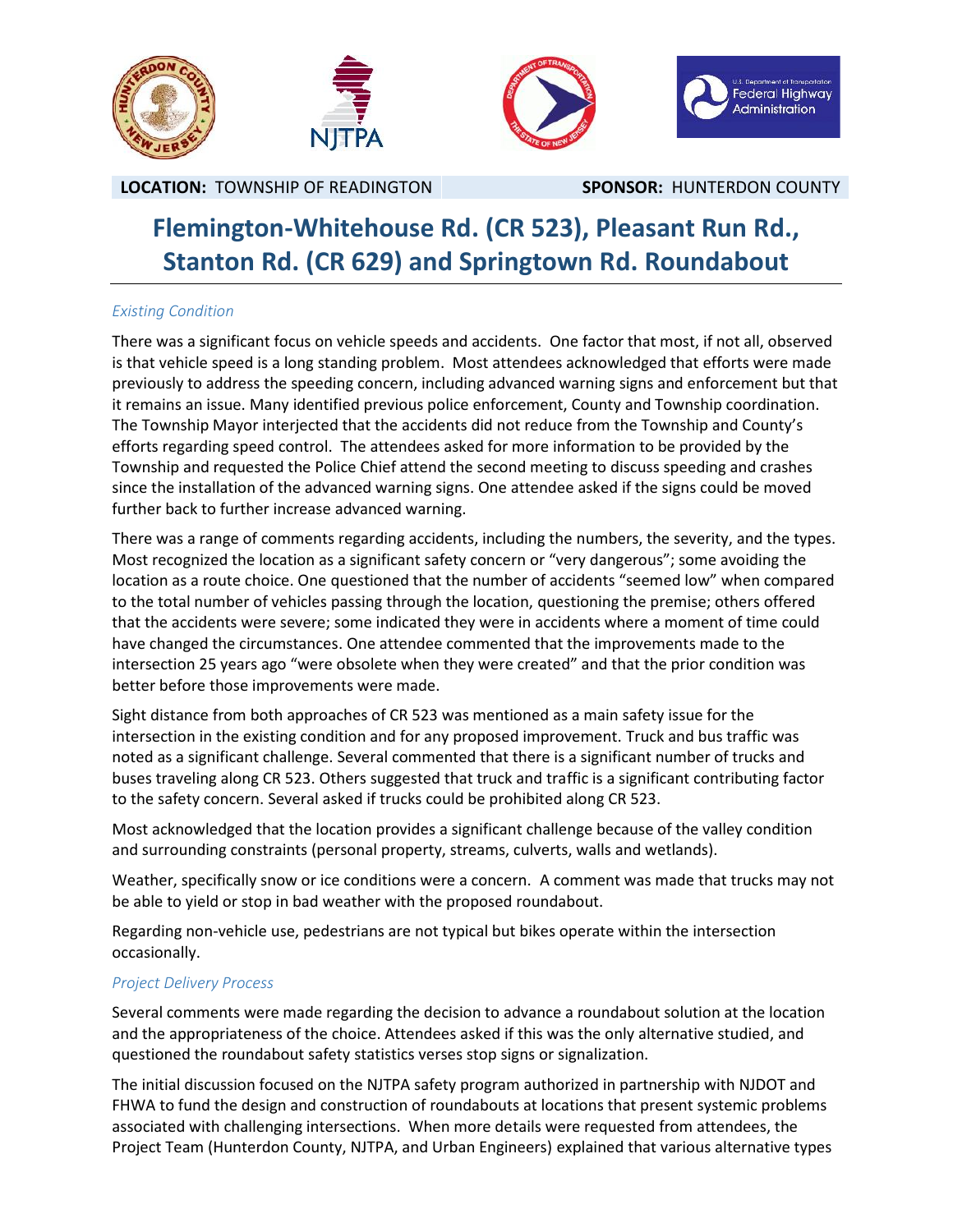

## **Flemington-Whitehouse Rd. (CR 523), Pleasant Run Rd., Stanton Rd. (CR 629) and Springtown Rd. Roundabout**

were studied before NJTPA contacted the County. Specifically, the County concluded that a roundabout option appeared to be the best option to slow traffic, avoid left turn movements, and to reduce traffic accidents. The County was hesitant about doing the project internally due to the challenges of the existing condition, mostly the environmental constraints and regulations. It was coincidental and beneficial that the NJTPA suggested this funding option. Within the current preliminary engineering phase of the effort, the Project Team discussed the project background, other alternative options, and proceeded with the County's preferred roundabout alternative. The consultants evaluated a significant number of roundabout iterations to address traffic issues, geometry, environmental constraints, and other factors.

Regarding other options to consider, some noted "rumble strips" and others questioned this option because of noise to neighbors. Several attendees wanted to slow traffic down, suggesting a signal, and others a stop sign. Conversely, some thought a stop sign would cause rear-end traffic accidents at the approaches because vehicle users would not see stopped vehicles quickly or that snow and ice conditions would make it dangerous. Others identified the "valley condition" making alternatives difficult to solve the problem.

### *Roundabout Design (The alternative and the features)*

Several attendees offered concerns about the ability of a roundabout to operate effectively in the location considering the existing challenges. The presenters provided perspective of the roundabout as a solution including how the geometrics and operations address the systemic problems occurring today, specifically the speed and the factors attributable to severe crashes such as conflict points.

Several attendees suggested that truck traffic would "not make it" around the circle. The presenters noted that software was used to specifically evaluate truck turning movements as part of the geometric design as shown in the truck turning movements slide of the presentation. An attendee commented that if trucks have to stop to enter the roundabout, it would take them longer to start up and could cause congestion.

Attendees suggested that driver behavior would not respond appropriately to the proposed roundabout, resulting in a new concerns. One attendee commented that a signal would allow for less judgement by the driver. Another attendee identified a Wisconsin Study stating "More Crashes Fewer Injuries." The presenters were familiar with a number of Wisconsin studies and sought to identify the study assumptions noting that several efforts focused on two lane roundabouts locations. From a brief review, it appears that the data offered by the attendee does not align with the specifics of this location.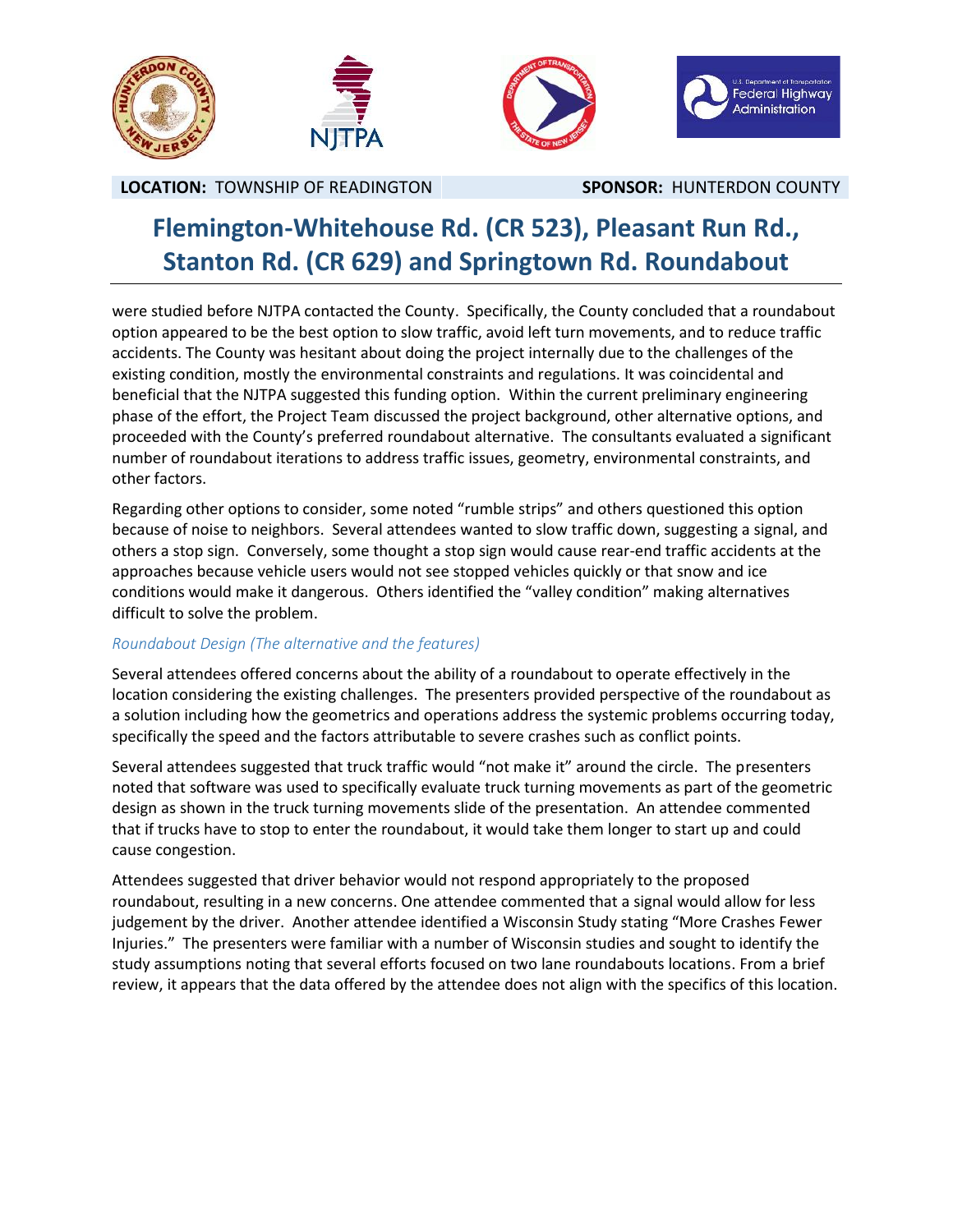

## **Flemington-Whitehouse Rd. (CR 523), Pleasant Run Rd., Stanton Rd. (CR 629) and Springtown Rd. Roundabout**

Another attendee asked if a root cause (i.e. crash analysis) was conducted. Presenters referred back to the crash analysis slide which showed that the majority of crashes at this intersection were right angle crashes and a single lane modern roundabout is particularly well-suited to address this specific type of crash. Additionally, the presenters noted that there is significant consensus regarding the benefits of single lane roundabouts, so much so that FHWA has identified them as a proven safety countermeasure. FHWA, NJDOT and NJTPA are promoting implementation with projects like this one.

### Design Elements

The following identifies comments submitted that require further details be provided. An initial response is presented to help facilitate the discussion.

- 1. **Future traffic projections: What rate or method of projecting future traffic and noting of high density affordable housing projects?** More details will be provided on data analysis for traffic counts, traffic volumes at peak hours and future traffic projections in a second PIC presentation.
- 2. **Can the in-roadway illumination on the approaches to the existing intersection be installed as an alternative to the roundabout?** Lighting will be included in the project. The specific type of lighting referenced is typically used for crosswalks.
- **3. Can we remove access to Springtown Road? Can access to Springtown Road be eliminated and the intersection reconfigured to a four-way signalized intersection?** It was considered as part of the project but was ultimately tabled because of the increased property impacts.
- 4. **What about a traffic signal with advanced warning signs?** The presenters reiterated the safety benefits of a roundabout over a traffic signal or the existing stop-controlled condition.
- 5. **Is there a hybrid design where traffic could flow on CR 523 without yielding in the roundabout?** No, this would not reduce vehicle conflicts and thus reduce right angle crashes.
- **6. Will the roundabout or approaches be lighted?** The proposed solution anticipates lighting.
- **7. Are Rumble Strips proposed?** There is no current plan to include rumble strips within the project. Edge and centerline rumble strips could be included as an advance element of the design if that is desired by Hunterdon County and Readington Township.
- 8. **Advanced warning and approach signage?** The project will include advanced warning and approach signage.
- 9. **Can we remove Truck Traffic?** That was not part of the project purpose and need and cannot be accomplished within this effort. It was recognized by the attendees that it is unlikely but it was brought forward to identify it as a significant contributor of the perceived challenges.
- 10. **How does the "valley condition" affect the project and have other roundabouts been constructed with a similar existing conditions?** The presenters acknowledged that the location is a challenge and that a significant amount of time was spent developing the presented solution. The presenters agreed to investigate whether there are locations with roundabouts that have similar existing conditions.
- **11. How big is the roundabout?** Presenters discussed the non-traditional oval shape needed to fit within the topography. The approximate diameter varies from 120' to 150'.